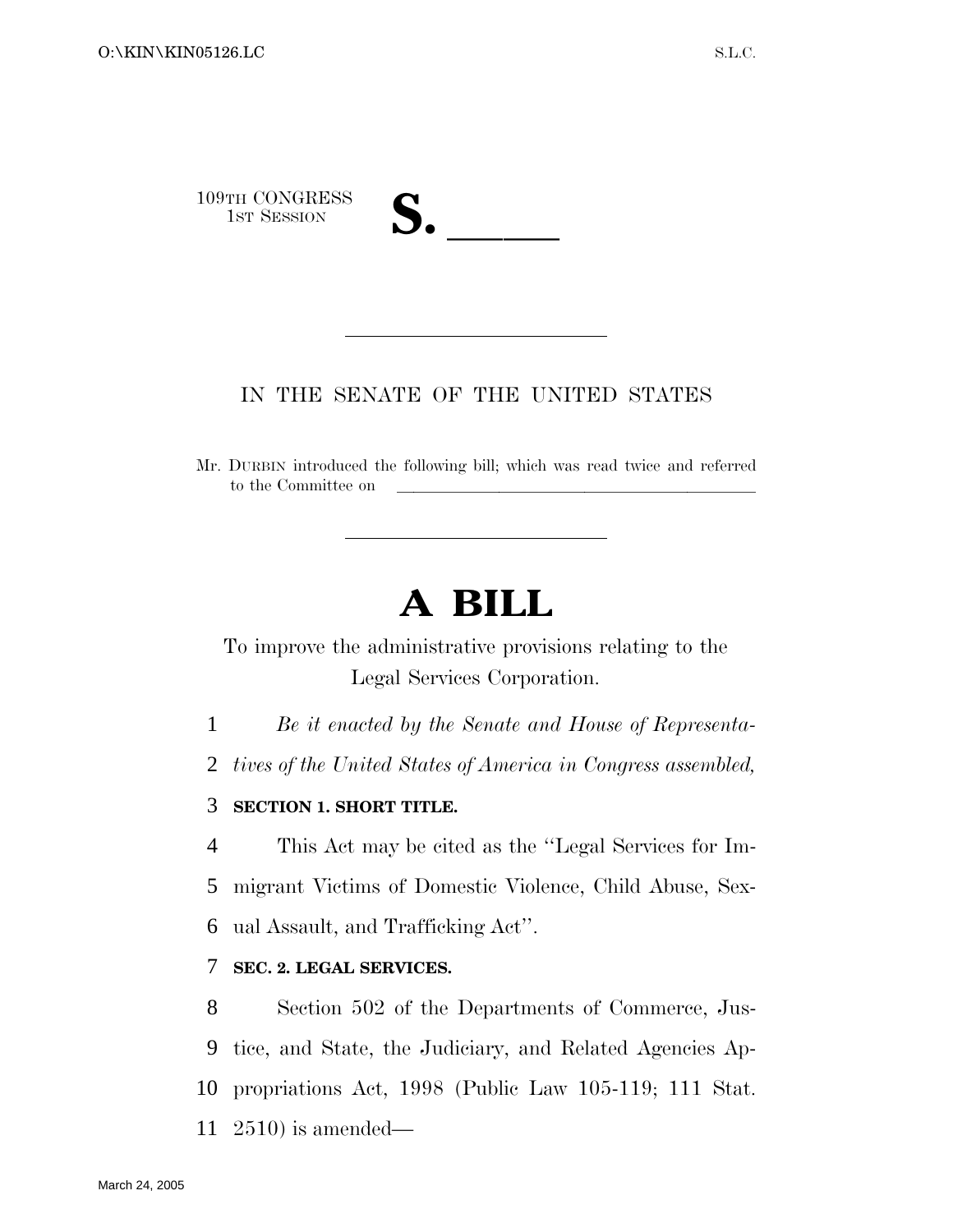| $\mathbf{1}$   | $(1)$ in subsection $(a)(2)(C)$ —                     |
|----------------|-------------------------------------------------------|
| $\overline{2}$ | $(A)$ in the matter preceding clause (i), by          |
| 3              | inserting "either Corporation funds or" before        |
| $\overline{4}$ | "funds derived";                                      |
| 5              | $(B)$ in clauses (i) and (ii)—                        |
| 6              | (i) by inserting ", or has been a vic-                |
| 7              | tim of sexual assault or a victim of traf-            |
| 8              | ficking (as defined in section 103 of the             |
| 9              | Trafficking Victims Protection Act of 2000            |
| 10             | $(22 \text{ U.S.C. } 7102)$ ," before "in the United" |
| 11             | States"; and                                          |
| 12             | (ii) by striking "by a spouse" and all                |
| 13             | that follows and inserting a semicolon;               |
| 14             | (C) in clause (ii), by striking the semicolon         |
| 15             | and inserting "(without the active participation      |
| 16             | of the alien in the battery, extreme cruelty, sex-    |
| 17             | ual assault, or trafficking); or"; and                |
| 18             | (D) by adding at the end the following:               |
| 19             | "(iii) an alien who qualifies or whose                |
| 20             | child qualifies for status under section              |
| 21             | $101(a)(15)(U)$ of the Immigration and Na-            |
| 22             | tionality Act (8 U.S.C. 1101(a)(15)(U)).";            |
| 23             | $(2)$ in subsection $(b)$ —                           |